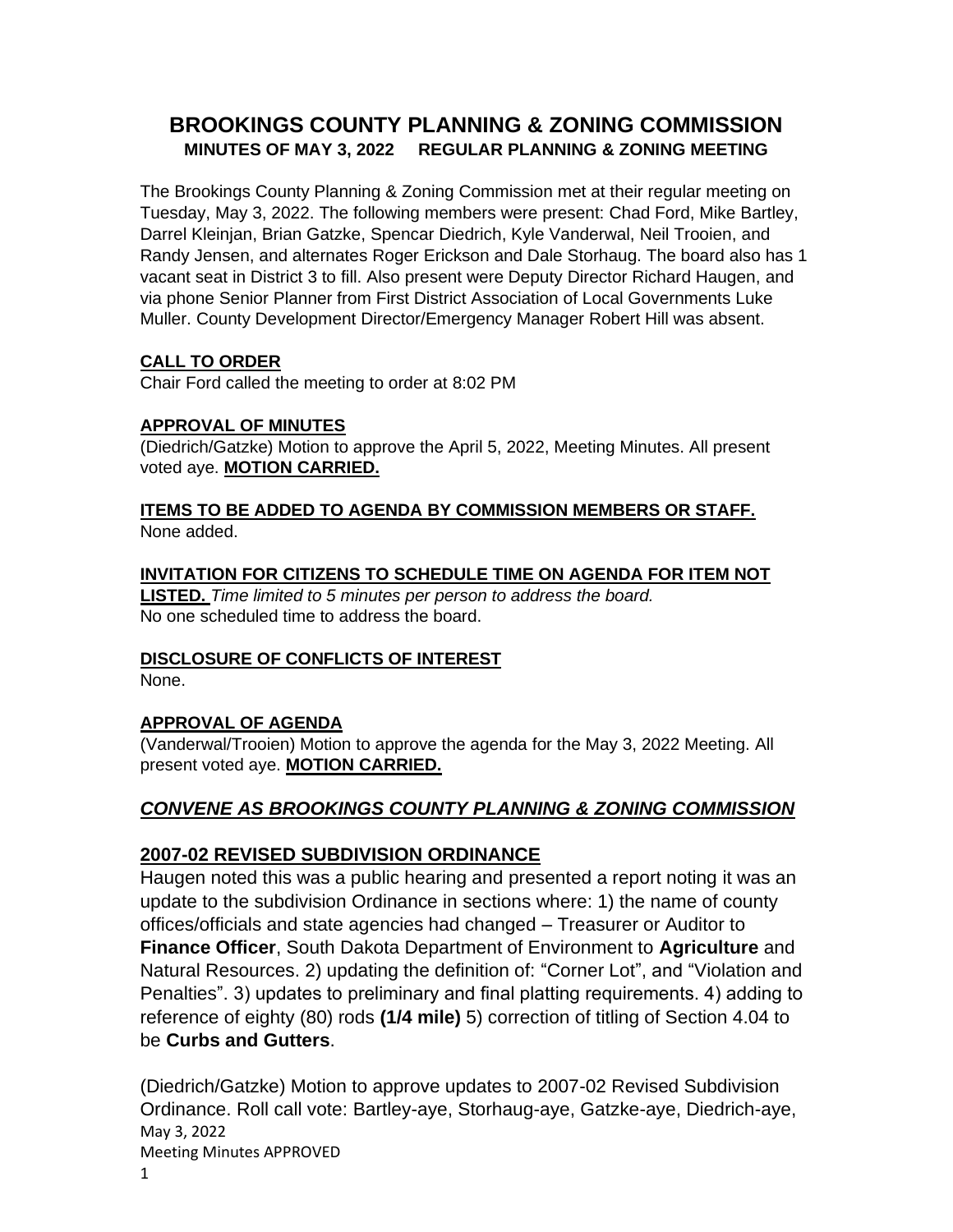Kleinjan-aye, Vanderwal-aye, Trooien-aye, Jensen-aye, Ford-aye. 9-aye, 0-nay. **MOTION CARRIED.**

#### **CONSIDERATION OF PLATS**

#### **2022PLAT006**

For property described as "Plat of Tract 1 in the SE1/4 of Section 34, T112N, R48W of the 5<sup>th</sup> P.M., Brookings County, South Dakota." Submitted by Troy Murphy to plat off 14.365 acres from 160 acres he owns. Access will be off 202nd St, a Sherman Township gravel road. This will be the future site of a swine feeding operation. The parcel does not meet the 35-acre requirement, so a residence is not allowed.

(Diedrich/Bartley) Motion to approve the plat. Roll call vote: Bartley-aye, Storhaug-aye, Gatzke-aye, Diedrich-aye, Kleinjan-aye, Vanderwal-aye, Trooien-aye, Jensen-aye, Fordaye. 9-aye, 0-nay. **MOTION CARRIED.**

#### **2022PLAT008**

For property described as "Plat of Lot 1 of Lucinda Olson Addition in the SE1/4 of the SE1/4 of Section 17, T112N, R49W of the 5<sup>th</sup> P.M., Brookings County, South Dakota." Submitted by Lucinda Olson to plat off an existing 10.4 acre building site from the 40 acres she owns. The building site access is off 199<sup>th</sup> St, an Argo Township gravel road.

(Jensen/Gatzke) Motion to approve the plat. Roll call vote: Storhaug-aye, Gatzke-aye Diedrich-aye, Kleinjan-aye, Vanderwal-aye, Trooien-aye, Jensen-aye, Bartley-aye, Fordaye. 9-aye, 0-nay. **MOTION CARRIED.**

#### **2022PLAT009**

For property described as "Plat of Lots 19A & 20A DeWitts Subdivision, being a replat of the S1/2 of Lot 16 and all of Lots 17, 18, 19 & 20 of DeWitts Subdivision of Govt. Lots 3 & 4 of Section 33, T109N, R50W of the 5<sup>th</sup> P.M., Brookings County, South Dakota." Submitted by Bauer Family Revocable Trust to re-plat their 5 lake lots into, two, 20,000 sq ft or more lake lots. Lot 20A with 20,000 sq ft has the existing house on it and Lot 19A with 24,461 sq ft will be the future site of a new residence. Both lots meet the size requirements and are in the flood plain. Floodplain Development building practices will apply to both lots.

(Diedrich/Storhaug) Motion to approve the plat. Roll call vote: Diedrich-aye, Kleinjan-aye, Vanderwal-aye, Trooien-aye, Jensen-aye, Bartley-aye, Gatzke-aye, Storhaug-aye, Fordaye. 9-aye, 0-nay. **MOTION CARRIED.**

# *CONVENE AS BROOKINGS COUNTY BOARD OF ADJUSTMENT*

## **2022VAR009**

May 3, 2022 Meeting Minutes APPROVED Application by Bryan Hall for a variance. Article IV District Requirements: Chapter 4.03 "LP" Lake-Park District: Section 4.03.03. Density, Area and Yard Regulation (Minimum Side Yard). The property is described as: "Lot 9 of DeBoer's Lake Tetonkaha West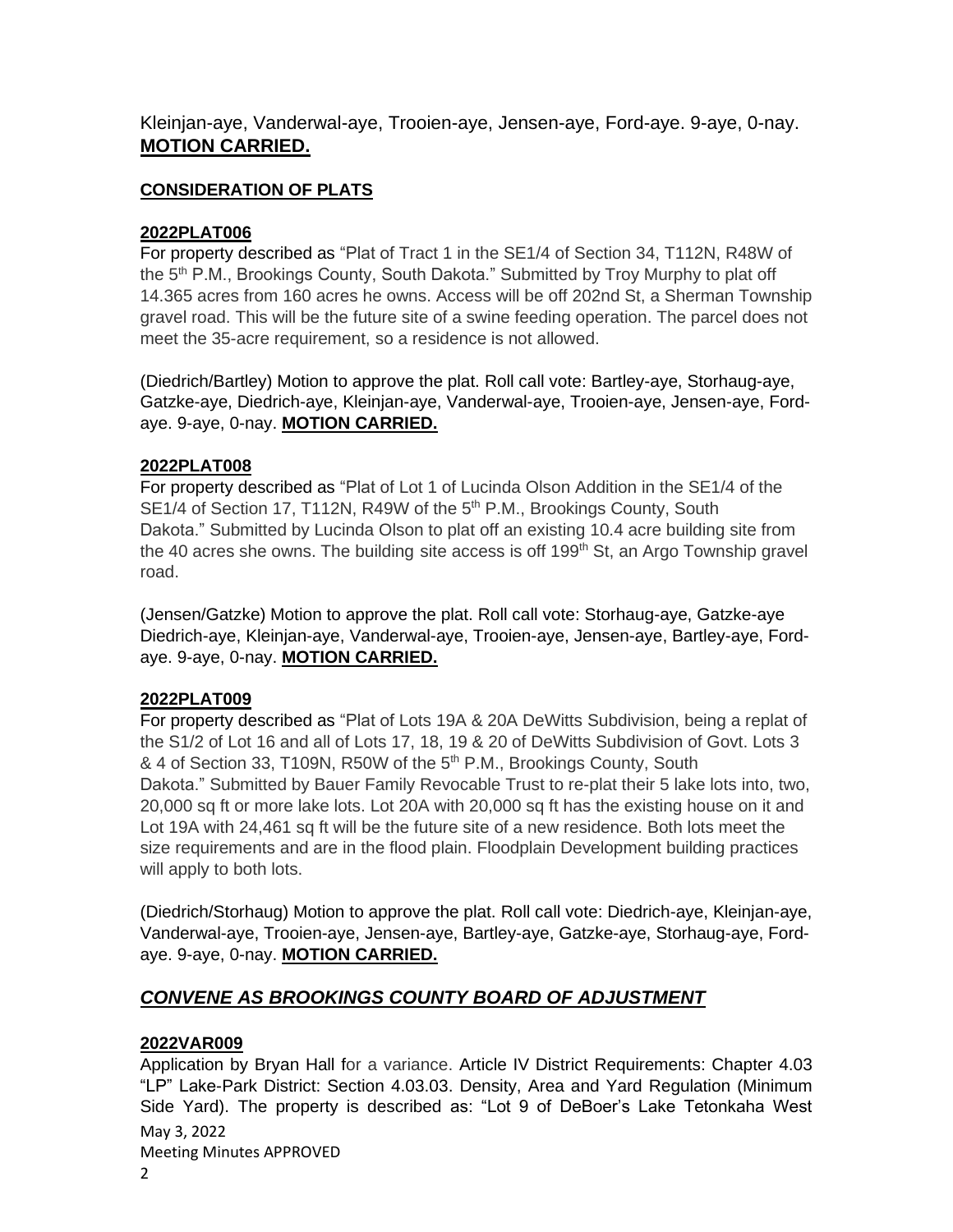Subdivision in Govt Lots 1,4,5 & 6 of Section 7, T111N, R51W (Oakwood Township)" ~~ located at 22 Oakwood Shoreline Dr, Bruce, SD 57220.

(Vanderwal/Jensen) Motion to approve the Variance request.

STAFF REPORT: The applicant is requesting a side yard variance for a 12' wide x 18' long portable shed to be 2 feet from the side property line, a variance of 6 feet (required setback is 8 feet). Report noted: 1) 25' front roadside setback would be met. 2) 8' x 8' portable shed had previously occupied the location on the side property line. 3) Considerations: shape and size of the lot, Lot was originally platted in 1984, re-platted June 2003 when original road was vacated and relocated. Public notices were published in the Brookings Register on April 19 & 26, 2022 and the Volga Tribune on April 21 & 28, 2022. Letters were sent to adjoining landowners, Oakwood Township Chairman and Clerk.

PUBLIC HEARING: Applicant Bryan Hall informed those present he had nothing to add.

Proponents: Copies of a note from Jeff Jacobson stating "no concerns with situation" received by the office on May 3, 2022, prior to the meeting were distributed to board members and put on file.

Opponents: None.

DISCUSSION: Board member Bartley inquired on sidewall height (8 feet sidewalls). Findings of Facts were reviewed, completed by the board, concurred with by Diedrich and placed on file.

VOTE: Kleinjan-aye, Vanderwal-aye, Trooien-aye, Jensen-aye, Bartley-aye, Storhaugaye, Gatzke-aye, Diedrich-aye, Ford-aye. 9-aye, 0-nay. **MOTION CARRIED.**

## **2022VAR010**

Application for Brian Brenner by Dustin Kopman of Caliber, LLC for a variance. Article IV District Requirements: Chapter 4.03 "LP" Lake-Park District: Section 4.03.03. Density, Area and Yard Regulation (Minimum Lake Front and Minimum Side Yard). The property is described as: "Lot 34 of DeBoer's Lake Tetonkaha West Subdivision in Government Lot 1,4,5 and 6 in Section 7, T111N, R51W (Oakwood Township)" ~~ located at 52 Oakwood Shoreline Dr, Bruce, SD 57220.

(Diedrich/Gatzke) Motion to approve the Variance request.

STAFF REPORT: The applicant is requesting a side yard variance and lake side variance for a new residence. The lake side setback will be 37.5 feet from the highest known water mark to the support post of a covered lake side open porch, a variance of 37.5' (required setback is 75 feet). The side yard setback will be 5 feet from the north property line for a window well, a variance of 3 feet. A 40' long x 30' tall retaining wall/sidewalk along the garage to the front door will be 6 feet from the south property line, a variance of 2 feet. Report noted: 1) Shoreline modification was done August of 2022 with approval from the South Dakota Game, Fish & Parks, and a building permit from Brookings County. 2) Property located in floodplain and building in floodplain

May 3, 2022 Meeting Minutes APPROVED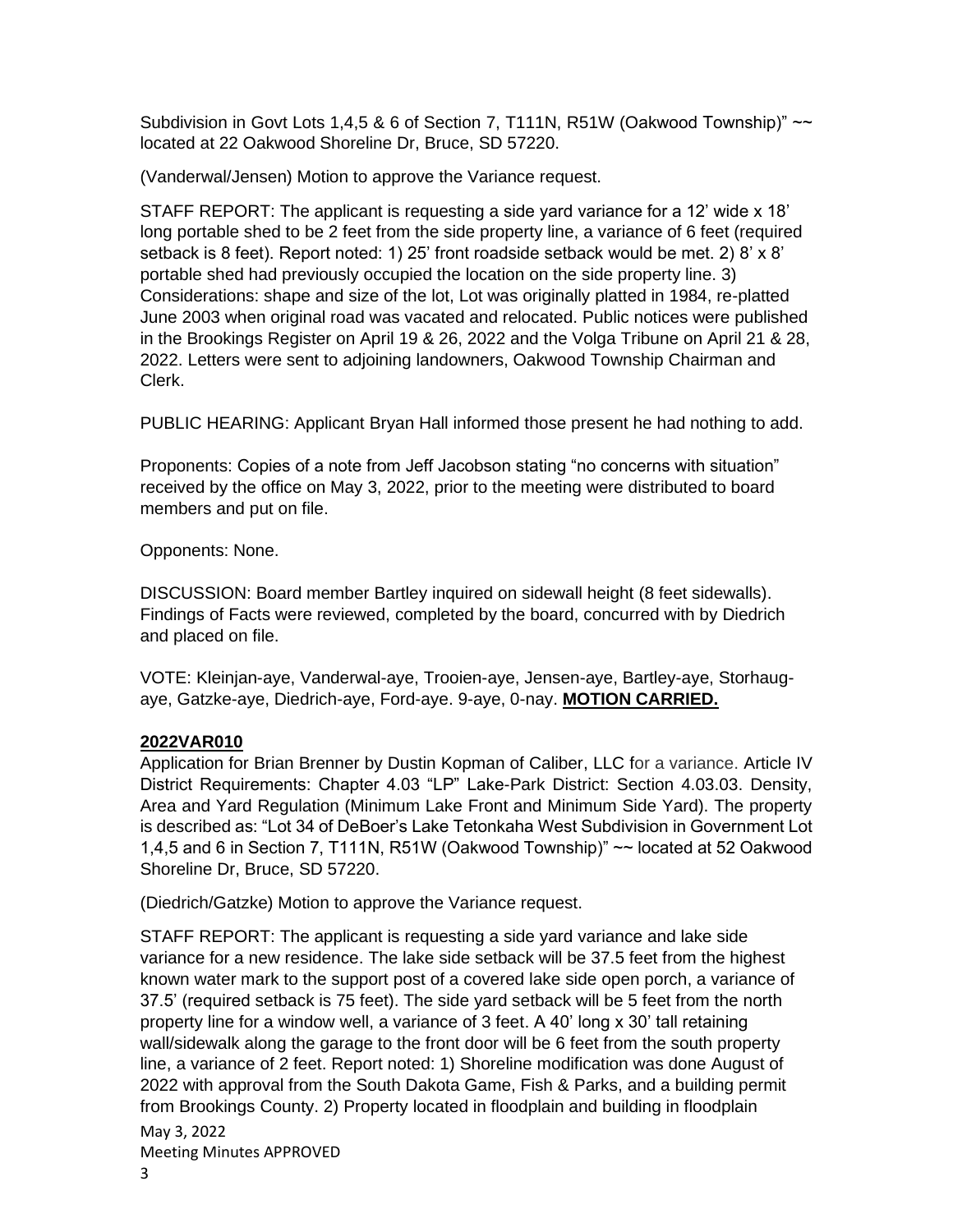guidelines will need to be followed. 3) Considerations: Shape and size of the lot. Public notices were published in the Brookings Register on April 19 & 26, 2022 and the Volga Tribune on April 21 & 28, 2022. Letters were sent to adjoining landowners, Oakwood Township Chairman and Clerk.

PUBLIC HEARING: Applicant Dustin Kopman and Brian Brenner informed those present they had nothing to add.

Proponents: None.

Opponents: None.

DISCUSSION: Board member Diedrich asked for depth of window wells and safety requirements. Findings of Facts were reviewed, completed by the board, concurred with by Gatzke and placed on file.

VOTE on Lake front setback (37.5'): Vanderwal-aye, Trooien-aye, Jensen-aye, Bartleyaye, Storhaug-aye, Gatzke-aye, Diedrich-aye, Kleinjan-aye, Ford-aye. 9-aye, 0-nay. **MOTION CARRIED.**

VOTE on Side yard setback (5' north, 6' south): Trooien-aye, Jensen-aye, Bartley-aye, Storhaug-aye, Gatzke-aye, Diedrich-aye, Kleinjan-aye, Vanderwal-aye, Ford-aye. 9-aye, 0-nay. **MOTION CARRIED.**

#### **2022CU009**

Application by Dennis Reifers for a conditional use permit. Article IV District Requirements: Chapter 4.03 "LP" Lake-Park District: Section 4.03.02 Conditional Uses Permit # 6: Accessory buildings with a side-wall greater than fourteen (14) feet or more than 2,000 square feet and used accessory buildings greater than 120 square feet. The property is described as: "Lot 1 of Lot 47 Al Mar Lake Hendricks Addition in Govt Lot 5 of Section 21, T112N, R47W (Lake Hendricks Township)"  $\sim$  located at 48630 200<sup>th</sup> St, Hendricks, MN 56136.

(Jensen/Trooien) Motion to approve the Conditional Use.

STAFF REPORT: The applicant is requesting a conditional use permit in the Lake-Park District for an accessory building 45 feet (wide) x 64 feet (long) with 14-foot sidewalls (2,880 sq. ft) to be used for storage. Report noted: 1) Proposed building would cover two existing shipping container storage structures. 2) Location would be on a non-lake front lot and all setback requirements would be met. 3) Lot size is 84,386 sq ft (1.9 acres). Public notices were published in the Brookings Register on April 19 & 26, 2022 and the White Tri-City Star on April 21 & 28, 2022. Letters were sent to adjoining landowners, Lake Hendricks Township Chairman and Clerk.

PUBLIC HEARING: Applicant Dennis and Mary Reifers informed those present they had nothing to add.

May 3, 2022 Meeting Minutes APPROVED 4 Proponents: None.